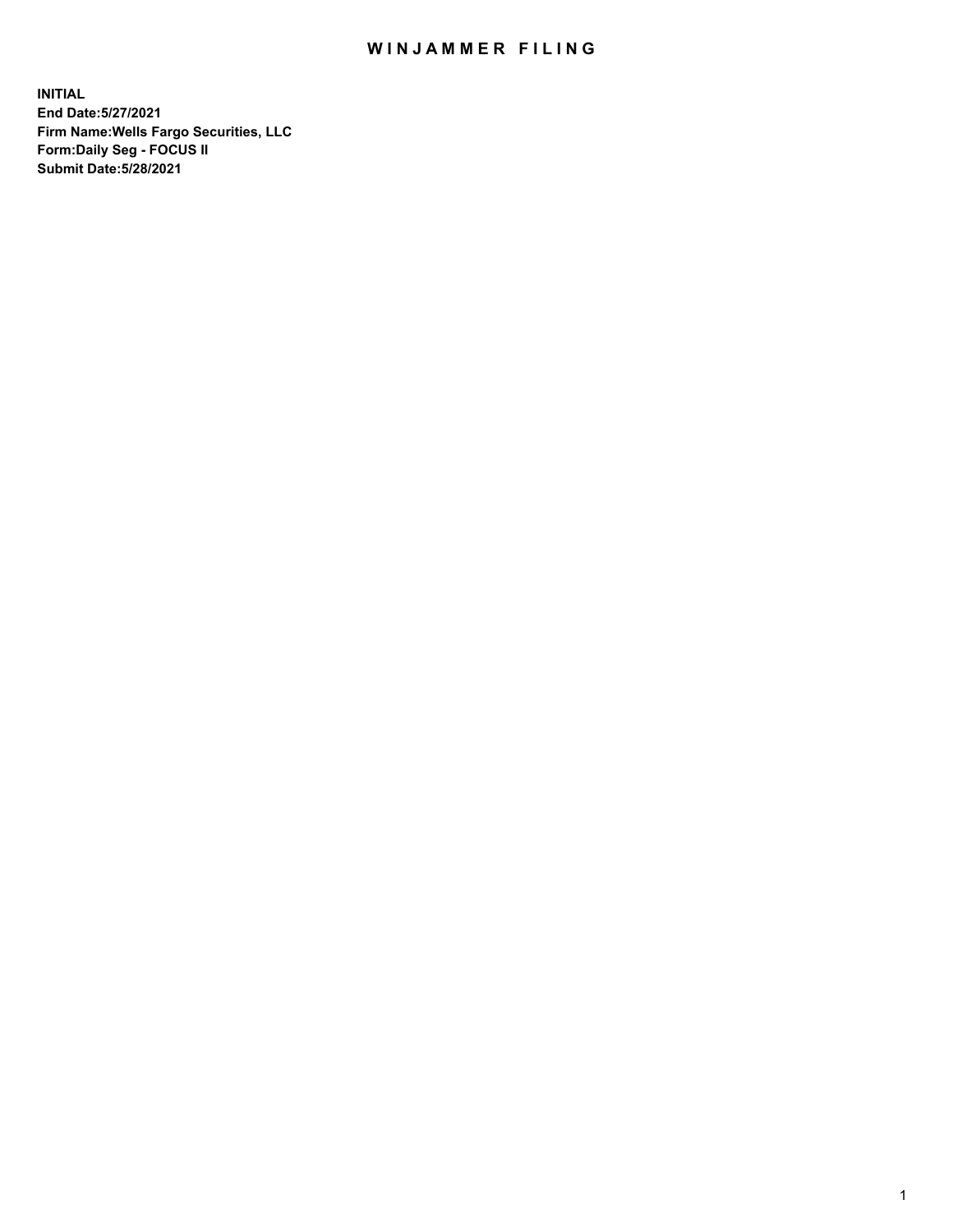**INITIAL End Date:5/27/2021 Firm Name:Wells Fargo Securities, LLC Form:Daily Seg - FOCUS II Submit Date:5/28/2021 Daily Segregation - Cover Page**

| Name of Company                                                                                                                                                                                                                                                                                                                | <b>Wells Fargo Securities LLC</b>                              |
|--------------------------------------------------------------------------------------------------------------------------------------------------------------------------------------------------------------------------------------------------------------------------------------------------------------------------------|----------------------------------------------------------------|
| <b>Contact Name</b>                                                                                                                                                                                                                                                                                                            | <b>James Gnall</b>                                             |
| <b>Contact Phone Number</b>                                                                                                                                                                                                                                                                                                    | 917-699-6822                                                   |
| <b>Contact Email Address</b>                                                                                                                                                                                                                                                                                                   | james.w.gnall@wellsfargo.com                                   |
| FCM's Customer Segregated Funds Residual Interest Target (choose one):<br>a. Minimum dollar amount: ; or<br>b. Minimum percentage of customer segregated funds required:% ; or<br>c. Dollar amount range between: and; or<br>d. Percentage range of customer segregated funds required between:% and%.                         | 270,000,000<br>$\overline{\mathbf{0}}$<br>0 <sub>0</sub><br>00 |
| FCM's Customer Secured Amount Funds Residual Interest Target (choose one):<br>a. Minimum dollar amount: ; or<br>b. Minimum percentage of customer secured funds required:% ; or<br>c. Dollar amount range between: and; or<br>d. Percentage range of customer secured funds required between:% and%.                           | 40,000,000<br><u>0</u><br>00<br>0 <sub>0</sub>                 |
| FCM's Cleared Swaps Customer Collateral Residual Interest Target (choose one):<br>a. Minimum dollar amount: ; or<br>b. Minimum percentage of cleared swaps customer collateral required:% ; or<br>c. Dollar amount range between: and; or<br>d. Percentage range of cleared swaps customer collateral required between:% and%. | 400,000,000<br><u>0</u><br>0 <sub>0</sub><br>00                |

Attach supporting documents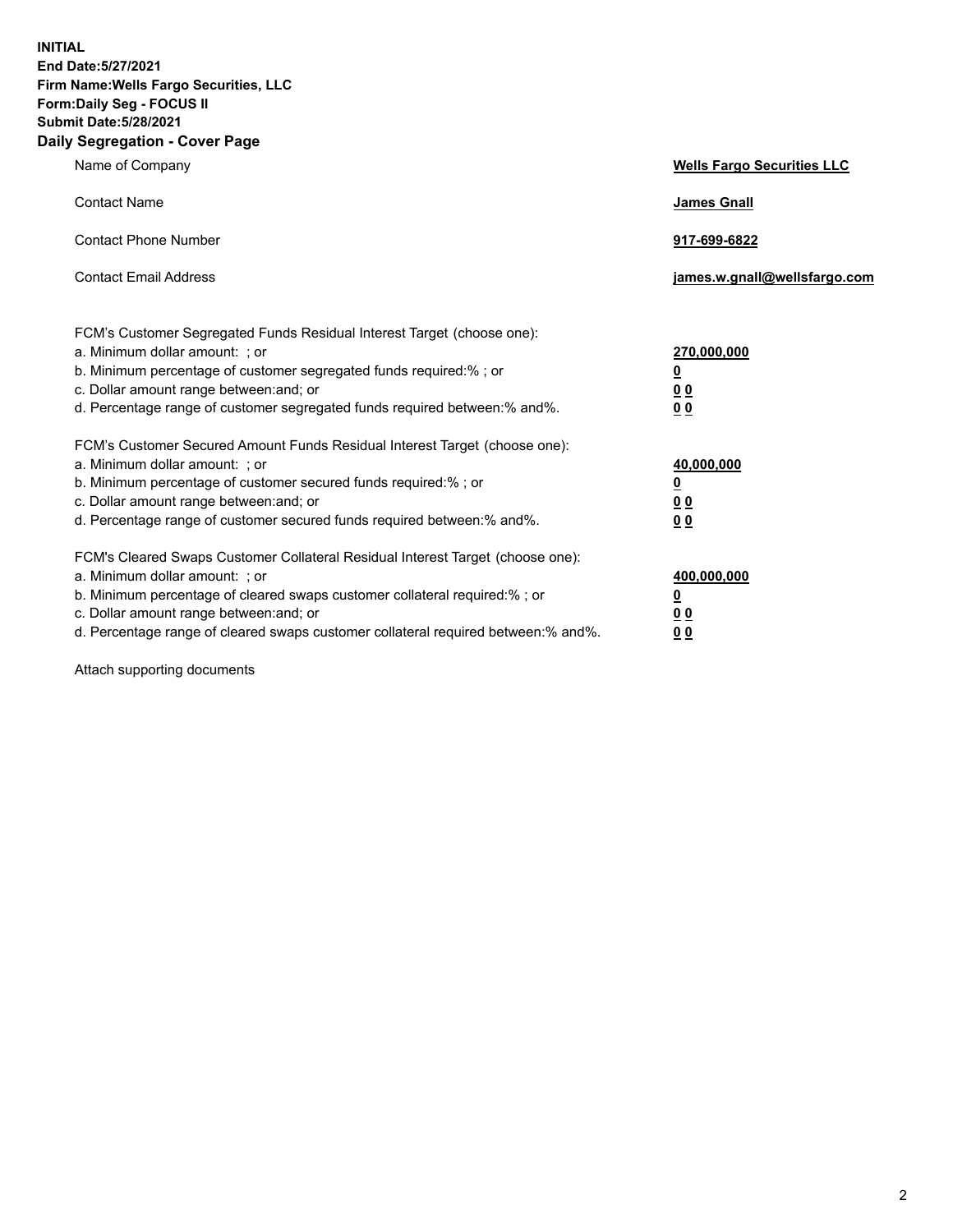**INITIAL End Date:5/27/2021 Firm Name:Wells Fargo Securities, LLC Form:Daily Seg - FOCUS II Submit Date:5/28/2021**

## **Daily Segregation - Secured Amounts**

|    | Foreign Futures and Foreign Options Secured Amounts                                         |                                   |
|----|---------------------------------------------------------------------------------------------|-----------------------------------|
|    | Amount required to be set aside pursuant to law, rule or regulation of a foreign            | $0$ [7305]                        |
|    | government or a rule of a self-regulatory organization authorized thereunder                |                                   |
| 1. | Net ledger balance - Foreign Futures and Foreign Option Trading - All Customers             |                                   |
|    | A. Cash                                                                                     | 254,588,856 [7315]                |
|    | B. Securities (at market)                                                                   | 225,330,234 [7317]                |
| 2. | Net unrealized profit (loss) in open futures contracts traded on a foreign board of trade   | 5,248,498 [7325]                  |
| 3. | Exchange traded options                                                                     |                                   |
|    | a. Market value of open option contracts purchased on a foreign board of trade              | 29 [7335]                         |
|    | b. Market value of open contracts granted (sold) on a foreign board of trade                | $-92,680$ [7337]                  |
| 4. | Net equity (deficit) (add lines 1. 2. and 3.)                                               | 485,074,937 [7345]                |
| 5. | Account liquidating to a deficit and account with a debit balances - gross amount           | 5,981 [7351]                      |
|    | Less: amount offset by customer owned securities                                            | -5,350 [7352] 631 [7354]          |
| 6. | Amount required to be set aside as the secured amount - Net Liquidating Equity              | 485,075,568 [7355]                |
|    | Method (add lines 4 and 5)                                                                  |                                   |
| 7. | Greater of amount required to be set aside pursuant to foreign jurisdiction (above) or line | 485,075,568 [7360]                |
|    | 6.                                                                                          |                                   |
|    | FUNDS DEPOSITED IN SEPARATE REGULATION 30.7 ACCOUNTS                                        |                                   |
| 1. | Cash in banks                                                                               |                                   |
|    | A. Banks located in the United States                                                       | 74,404,838 [7500]                 |
|    | B. Other banks qualified under Regulation 30.7                                              | 60,243,878 [7520] 134,648,716     |
|    |                                                                                             | [7530]                            |
| 2. | Securities                                                                                  |                                   |
|    | A. In safekeeping with banks located in the United States                                   | 130,585,298 [7540]                |
|    | B. In safekeeping with other banks qualified under Regulation 30.7                          | 0 [7560] 130,585,298 [7570]       |
| 3. | Equities with registered futures commission merchants                                       |                                   |
|    | A. Cash                                                                                     | 63,932,654 [7580]                 |
|    | <b>B.</b> Securities                                                                        | 109,755,754 [7590]                |
|    | C. Unrealized gain (loss) on open futures contracts                                         | 40,161,103 [7600]                 |
|    | D. Value of long option contracts                                                           | 29 [7610]                         |
|    | E. Value of short option contracts                                                          | -92,680 [7615] 133,434,654 [7620] |
| 4. | Amounts held by clearing organizations of foreign boards of trade                           |                                   |
|    | A. Cash                                                                                     | $0$ [7640]                        |
|    | <b>B.</b> Securities                                                                        | $0$ [7650]                        |
|    | C. Amount due to (from) clearing organization - daily variation                             | $0$ [7660]                        |
|    | D. Value of long option contracts                                                           | $0$ [7670]                        |
|    | E. Value of short option contracts                                                          | 0 [7675] 0 [7680]                 |
| 5. | Amounts held by members of foreign boards of trade                                          |                                   |
|    | A. Cash                                                                                     | -7,216,165 [7700]                 |
|    | <b>B.</b> Securities                                                                        | 205,134,564 [7710]                |
|    | C. Unrealized gain (loss) on open futures contracts                                         | 18,679,670 [7720]                 |
|    | D. Value of long option contracts                                                           | $0$ [7730]                        |
|    | E. Value of short option contracts                                                          | 0 [7735] 216,598,069 [7740]       |
| 6. | Amounts with other depositories designated by a foreign board of trade                      | 0 [7760]                          |
| 7. | Segregated funds on hand                                                                    | $0$ [7765]                        |
| 8. | Total funds in separate section 30.7 accounts                                               | 615,266,737 [7770]                |
| 9. | Excess (deficiency) Set Aside for Secured Amount (subtract line 7 Secured Statement         | 130,191,169 [7380]                |
|    | Page 1 from Line 8)                                                                         |                                   |

- 10. Management Target Amount for Excess funds in separate section 30.7 accounts **40,000,000** [7780]
- 11. Excess (deficiency) funds in separate 30.7 accounts over (under) Management Target **90,191,169** [7785]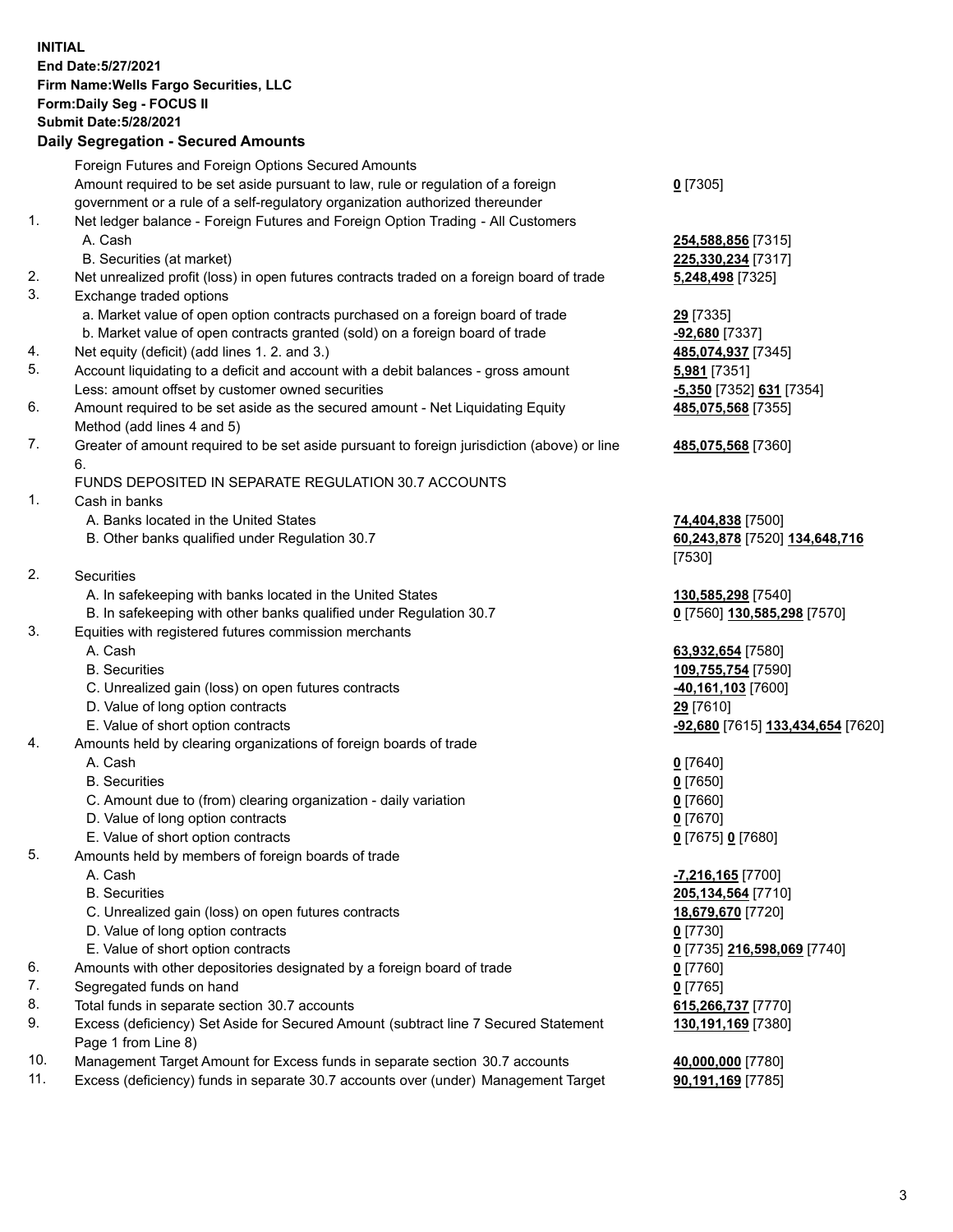**INITIAL End Date:5/27/2021 Firm Name:Wells Fargo Securities, LLC Form:Daily Seg - FOCUS II Submit Date:5/28/2021**

## **Daily Segregation - Segregation Statement**

SEGREGATION REQUIREMENTS(Section 4d(2) of the CEAct)

|     | <u>SLGINLOATION INLQUINLIVILIVI SISECIIDII 4012) UI IIIE CLACIJ</u>                 |                              |
|-----|-------------------------------------------------------------------------------------|------------------------------|
| 1.  | Net ledger balance                                                                  |                              |
|     | A. Cash                                                                             | 3,445,190,343 [7010]         |
|     | B. Securities (at market)                                                           | 1,950,560,099 [7020]         |
| 2.  | Net unrealized profit (loss) in open futures contracts traded on a contract market  | -790,555,739 [7030]          |
| 3.  | Exchange traded options                                                             |                              |
|     | A. Add market value of open option contracts purchased on a contract market         | 651,444,983 [7032]           |
|     | B. Deduct market value of open option contracts granted (sold) on a contract market | -782,694,915 [7033]          |
| 4.  | Net equity (deficit) (add lines 1, 2 and 3)                                         | 4,473,944,771 [7040]         |
| 5.  | Accounts liquidating to a deficit and accounts with                                 |                              |
|     | debit balances - gross amount                                                       | 70,081,963 [7045]            |
|     | Less: amount offset by customer securities                                          | -63,290,031 [7047] 6,791,932 |
|     |                                                                                     | [7050]                       |
| 6.  | Amount required to be segregated (add lines 4 and 5)                                | 4,480,736,703 [7060]         |
|     | FUNDS IN SEGREGATED ACCOUNTS                                                        |                              |
| 7.  | Deposited in segregated funds bank accounts                                         |                              |
|     | A. Cash                                                                             | 150,071,009 [7070]           |
|     | B. Securities representing investments of customers' funds (at market)              | 37,141,808 [7080]            |
|     | C. Securities held for particular customers or option customers in lieu of cash (at | 1,010,452,491 [7090]         |
|     | market)                                                                             |                              |
| 8.  | Margins on deposit with derivatives clearing organizations of contract markets      |                              |
|     | A. Cash                                                                             | 1,574,328,992 [7100]         |
|     | B. Securities representing investments of customers' funds (at market)              | 1,443,656,110 [7110]         |
|     | C. Securities held for particular customers or option customers in lieu of cash (at | 940,107,608 [7120]           |
|     | market)                                                                             |                              |
| 9.  | Net settlement from (to) derivatives clearing organizations of contract markets     | -55,796,980 [7130]           |
| 10. | Exchange traded options                                                             |                              |
|     | A. Value of open long option contracts                                              | 651,444,983 [7132]           |
|     | B. Value of open short option contracts                                             | -782,694,915 [7133]          |
| 11. | Net equities with other FCMs                                                        |                              |
|     | A. Net liquidating equity                                                           | $0$ [7140]                   |
|     | B. Securities representing investments of customers' funds (at market)              | $0$ [7160]                   |
|     | C. Securities held for particular customers or option customers in lieu of cash (at | $0$ [7170]                   |
|     | market)                                                                             |                              |
| 12. | Segregated funds on hand                                                            | $0$ [7150]                   |
| 13. | Total amount in segregation (add lines 7 through 12)                                | 4,968,711,106 [7180]         |
| 14. | Excess (deficiency) funds in segregation (subtract line 6 from line 13)             | 487,974,403 [7190]           |
| 15. | Management Target Amount for Excess funds in segregation                            | 270,000,000 [7194]           |
| 16. | Excess (deficiency) funds in segregation over (under) Management Target Amount      | 217,974,403 [7198]           |
|     | <b>Excess</b>                                                                       |                              |